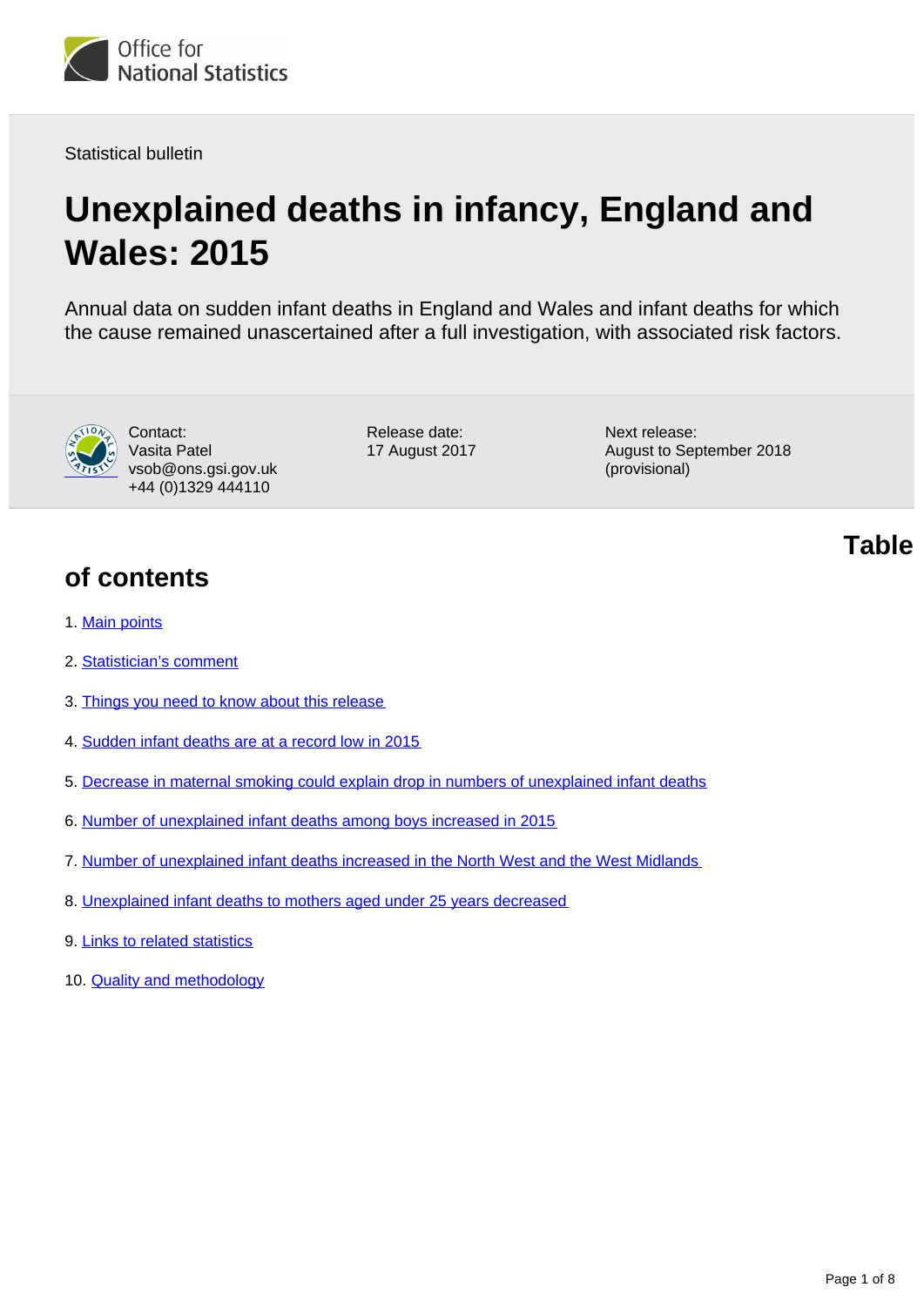# <span id="page-1-0"></span>**1 . Main points**

- There were 191 unexplained infant deaths in England and Wales in 2015, with a rate of 0.27 deaths per 1,000 live births; this follows the decreasing trend that has generally been seen over the last decade.
- Unexplained infant deaths accounted for 7.4% of all infant deaths occurring in 2015.
- Around 6 in every 10 unexplained deaths were recorded as sudden infant deaths with the remaining recorded as unascertained (deaths coded to ICD-10 code R99 "other ill-defined and unspecified causes of mortality").
- Just under two-thirds of all unexplained infant deaths were boys in 2015 (127 deaths).
- In 2015, the rate of unexplained infant deaths remained the highest in Yorkshire and The Humber, at 0.42 deaths per 1,000 live births, a decrease from 0.48 in 2014.

### <span id="page-1-1"></span>**2 . Statistician's comment**

"Unexplained infant deaths in 2015 were the lowest on record, driven by a further decrease in sudden infant deaths from 2014. This could be due to a greater awareness of safe sleeping practices and a reduction in the number of mothers smoking during pregnancy."

Vasita Patel, Vital Statistics Outputs Branch, Office for National Statistics follow [@StatsLiz](https://twitter.com/StatsLiz?ref_src=twsrc%5Etfw) on Twitter

# <span id="page-1-2"></span>**3 . Things you need to know about this release**

Important information for interpreting these birth and unexplained deaths in infancy statistics: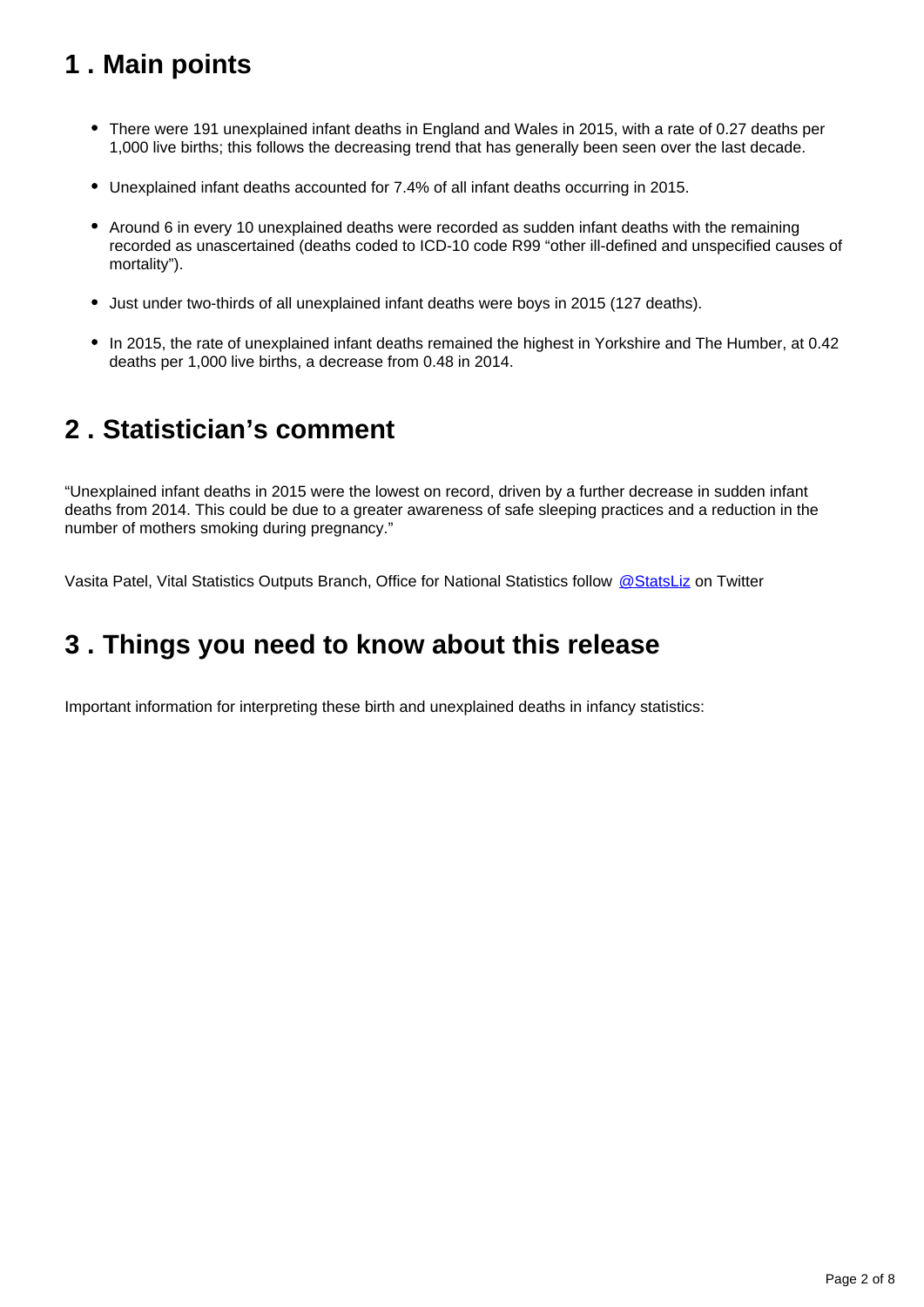- birth and death statistics are compiled from information supplied when births and deaths are certified and registered as part of civil registration, a legal requirement
- figures represent births and infant deaths (deaths under 1 year of age) that occurred in England and Wales; these include the births and infant deaths of individuals whose usual residence was outside England and Wales
- figures in the [unexplained deaths in infancy tables](https://www.ons.gov.uk/peoplepopulationandcommunity/birthsdeathsandmarriages/deaths/datasets/unexplaineddeathsininfancyenglandandwalesreferencetables) and [unexpected deaths tables](https://www.ons.gov.uk/peoplepopulationandcommunity/birthsdeathsandmarriages/deaths/datasets/unexplaineddeathsininfancyenglandandwalesunexpecteddeaths) contain figures on deaths that occurred in the calendar year
- figures are available from 2004 onwards
- unexplained deaths include both sudden infant deaths and unascertained deaths
- sudden infant deaths, are coded to the International Classification of Diseases tenth revision (ICD-10) code R95 "sudden infant death syndrome (SIDS)" which, includes any mention of "sudden infant death", "cot death", "SIDS", "crib death", or another similar term anywhere on the death certificate
- unascertained deaths, are coded to the ICD-10 code R99 "other ill-defined and unspecified causes of mortality" which includes cases where the only mention on the death certificate is unascertained death
- figures in the *unexpected deaths tables* have been produced according to The Lullaby Trust's definition of unexplained infant deaths that were unexpected, that is unexplained infant deaths that were referred to a coroner
- figures are based on data available up to 24 June 2017 and will not match those published in the child [mortality in England and Wales](https://www.ons.gov.uk/peoplepopulationandcommunity/birthsdeathsandmarriages/deaths/bulletins/childhoodinfantandperinatalmortalityinenglandandwales/previousReleases) release; figures for 2014 have been finalised and figures for 2015 are provisional and will be finalised in the next annual release
- the definitions for main terms used in this release can be found in the "**[Quality and methodology](https://www.ons.gov.uk/peoplepopulationandcommunity/birthsdeathsandmarriages/deaths/bulletins/unexplaineddeathsininfancyenglandandwales/2015#quality-and-methodology)**" section

### <span id="page-2-0"></span>**4 . Sudden infant deaths are at a record low in 2015**

Following an unexpected rise in 2013, unexplained infant deaths continued to decrease in 2015 from 217 (a rate of 0.31 deaths per 1,000 live births) in 2014 to 191 (0.27 deaths per 1,000 live births), equivalent to a 12.9% decrease in the rate (Figure 1). The record low seen in 2015 was largely driven by the continued decrease in sudden infant deaths from 165 in 2013 to 130 in 2014 and further to 117 in 2015 (figures are available from 2004 onwards). This has resulted in an overall 29.1% decrease in the number of sudden infant deaths since 2013.

This decrease could be driven by the advice and guidance that is available for parents from the [NHS,](http://www.nhs.uk/Conditions/Sudden-infant-death-syndrome/Pages/Introduction.aspx) Welsh [Government](http://gov.wales/docs/dsjlg/publications/cyp/140320-reduce-risk-cot-death-en.pdf) and [The Lullaby Trust](https://www.lullabytrust.org.uk/). Since 2015, The Lullaby Trust has held an annual awareness Safer Sleep [Week Campaign](https://www.lullabytrust.org.uk/about-us/what-we-do/our-safer-sleep-week-campaign/) promoting [safer sleep advice](https://www.lullabytrust.org.uk/safer-sleep-advice/), whereby a number of health authorities participated further driving public awareness. The Lullaby Trust have also trained health professionals working with new and expectant parents in safer sleep practices and advice they can pass onto parents.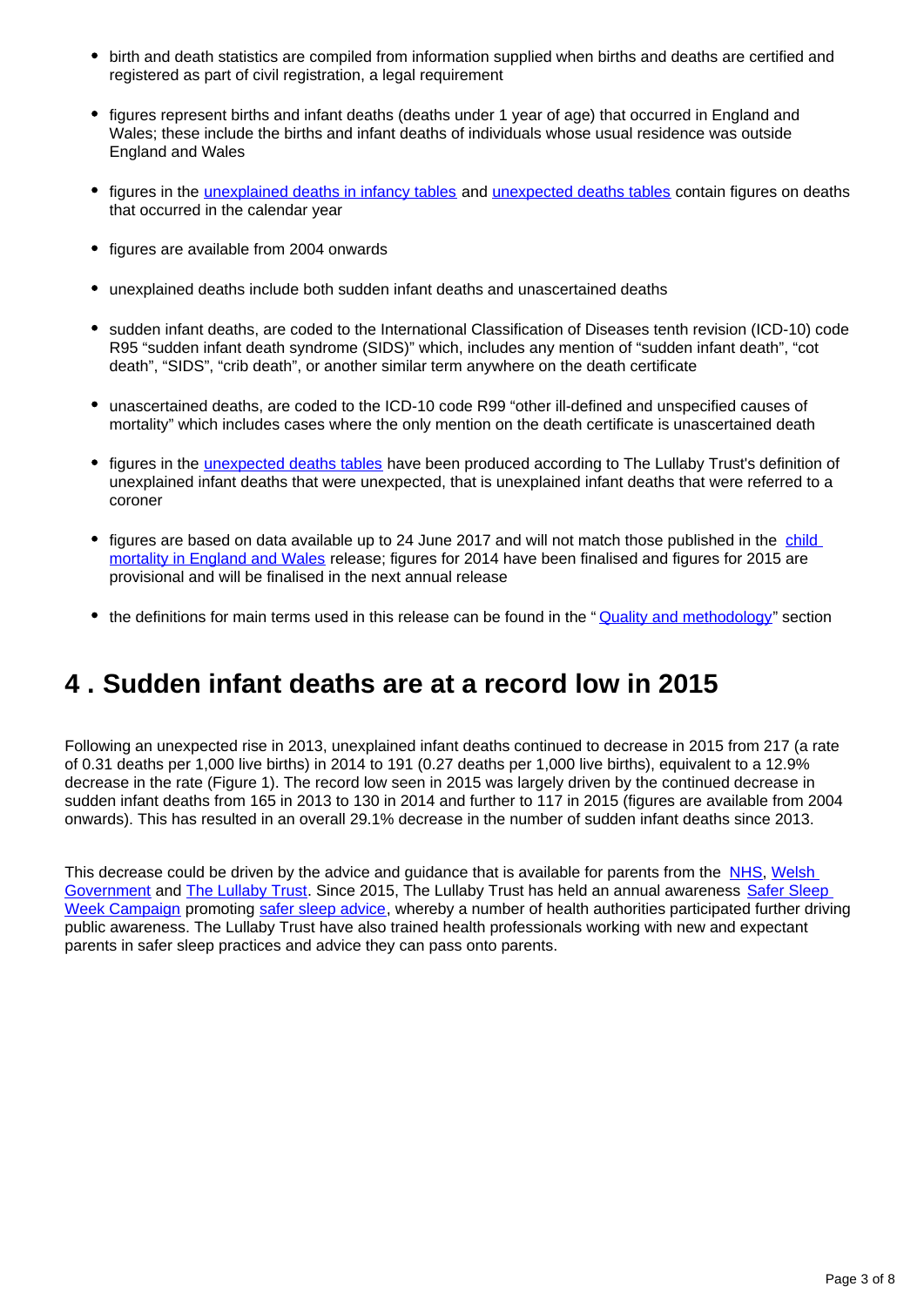#### **Figure 1: Unexplained infant deaths, 2004 to 2015[p]**

#### **England and Wales**



England and Wales



#### **Source: Office for National Statistics**

#### **Notes:**

- 1. Figures are based on death occurrences.
- 2. Data for 2015 are provisional [p].
- 3. Sudden infant deaths, are coded to ICD-10 code R95 and Unascertained deaths are coded ICD-10 code R99

The majority of infant deaths are likely to occur in the first 4 weeks after birth (neonatal period) but unexplained infant deaths are more likely to happen after the first 4 weeks. In 2015, 80.6% of unexplained infant deaths occurred in the postneonatal period, (at least 28 days but less than 1 year after birth) a reduction from 83.9% in 2014.

### <span id="page-3-0"></span>**5 . Decrease in maternal smoking could explain drop in numbers of unexplained infant deaths**

As unexplained infant deaths cannot be explained by medical history, it is not possible to say with any degree of certainty what has caused the change in numbers. However, there are a number of factors that are thought to have an effect.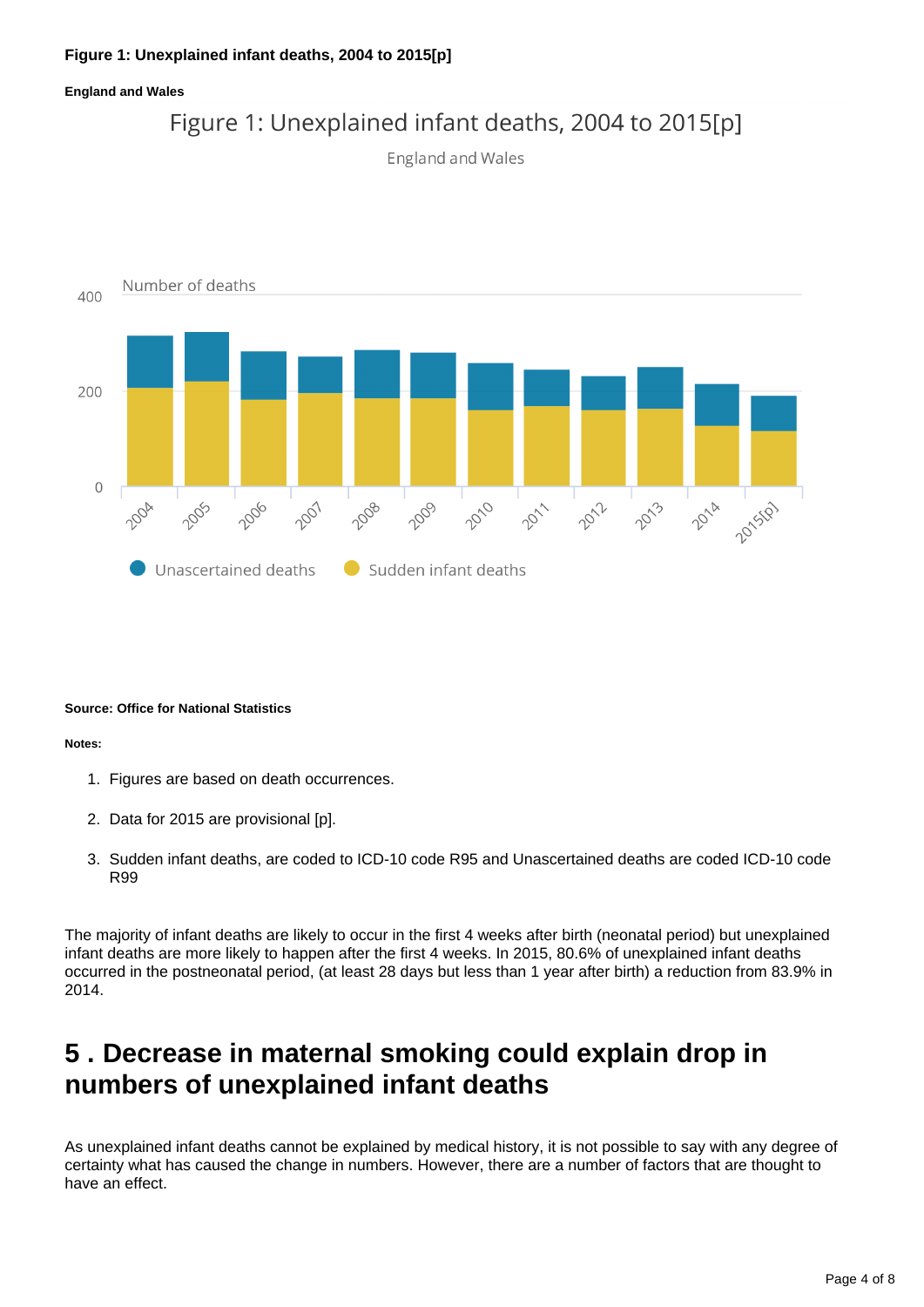Two main risks associated with unexplained infant deaths are [maternal smoking during pregnancy](https://www.ncbi.nlm.nih.gov/pubmed/9247009) and postnatal [exposure to tobacco smoke](https://www.ncbi.nlm.nih.gov/pubmed/8474808). Research shows that babies whose mothers smoke have an increased risk of sudden infant death syndrome, compared with babies whose mothers do not smoke, and that the level of risk is greater with increasing levels of maternal smoking. A recent study has shown that the number of mothers smoking during pregnancy, [continued to decrease in 2015,](http://content.digital.nhs.uk/article/6465/More-than-one-in-10-babies-born-to-mothers-who-smoke) which could be a reason for the decrease in the number of unexplained infant deaths.

Other risk factors for unexplained infant deaths are overheating and an unsafe sleeping environment, such as the baby's head being covered. These situations may be more likely to occur during winter, through the use of extra clothing or blankets, and central heating at night. [Further risk factors](http://pediatrics.aappublications.org/content/125/3/447.full.pdf) include sleeping position, sleep environments including unplanned bed-sharing and sleeping with a baby on a sofa, not breastfeeding and temperature.

# <span id="page-4-0"></span>**6 . Number of unexplained infant deaths among boys increased in 2015**

In 2015, the number of unexplained infant deaths among girls continued to decrease, compared with an increase for boys. Consequently, the female infant mortality rate decreased by 34.5% in 2015 whereas the male infant mortality rate increased by 2.9% from 2014 (Table 1).

In comparison with 2013, the number of infant deaths and infant mortality rates for both sexes has decreased, but this decrease is more than 4 times greater for girls than boys. This could be due to boys being more at risk than [girls who are less vulnerable to perinatal conditions.](http://www.un.org/esa/population/publications/SexDifChildMort/SexDifferentialsChildhoodMortality.pdf)

|                             | <b>England and Wales</b> |         |                                    |                |  |
|-----------------------------|--------------------------|---------|------------------------------------|----------------|--|
|                             | <b>Boys</b>              |         | Girls                              |                |  |
|                             |                          |         | <b>Numbers Rates Numbers Rates</b> |                |  |
| 2013                        | 141                      | 0.39    | 111                                | 0.33           |  |
| 2014                        | 120                      | 0.34    | 97                                 | 0.29           |  |
| 2015[p]                     | 127                      | 0.35    | 64                                 | 0.19           |  |
| Change 2014 to 2015<br>(% ) | 5.8                      | 2.9     |                                    | $-34.0 - 34.5$ |  |
| Change 2013 to 2015<br>(%)  | -9.9                     | $-10.3$ |                                    | -42.3 -42.4    |  |

#### **Table 1: Unexplained infant deaths mortality rates by gender, 2013, 2014 and 2015[p]**

Source: Office for National Statistics

Notes:

- 1. Figures are based on death occurrences.
- 2. Data for 2015 are provisional [p].
- 3. Deaths per 1,000 live births.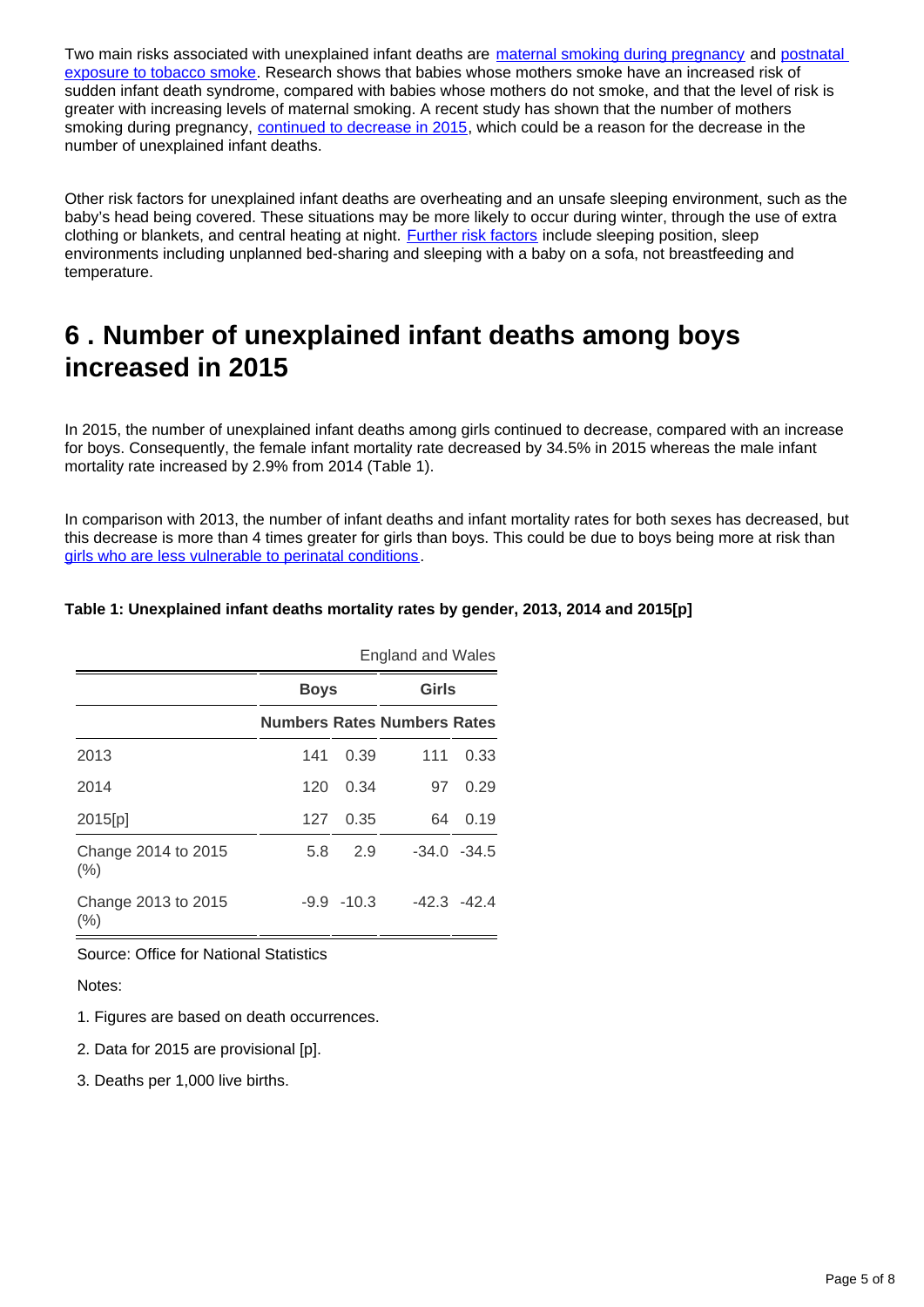# <span id="page-5-0"></span>**7 . Number of unexplained infant deaths increased in the North West and the West Midlands**

In comparison with 2014, the number of unexplained infant deaths has decreased in all regions in England in 2015 apart from in the North West and the West Midlands, where they increased by 25.9% and 13.0% respectively (Figure 2). The largest percentage decrease in unexplained infant deaths was seen in the East Midlands (35.0%).

#### **Figure 2: Unexplained infant deaths by regions in England, 2014 and 2015[p]**

#### **England**

Figure 2: Unexplained infant deaths by regions in England, 2014 and 2015[p]

England



**Source: Office for National Statistics**

#### **Notes:**

- 1. Figures are based on death occurrences.
- 2. Data for 2015 are provisional [p].
- 3. Figures for regions exclude deaths of non-residents.

However, when looking at the infant mortality rates, in 2015 the rate of unexplained infant deaths remained the highest in Yorkshire and The Humber, at 0.42 deaths per 1,000 live births, a decrease from 0.48 in 2014; followed by the North West at 0.40 deaths per 1,000 live births which has increased from 0.32 in 2014.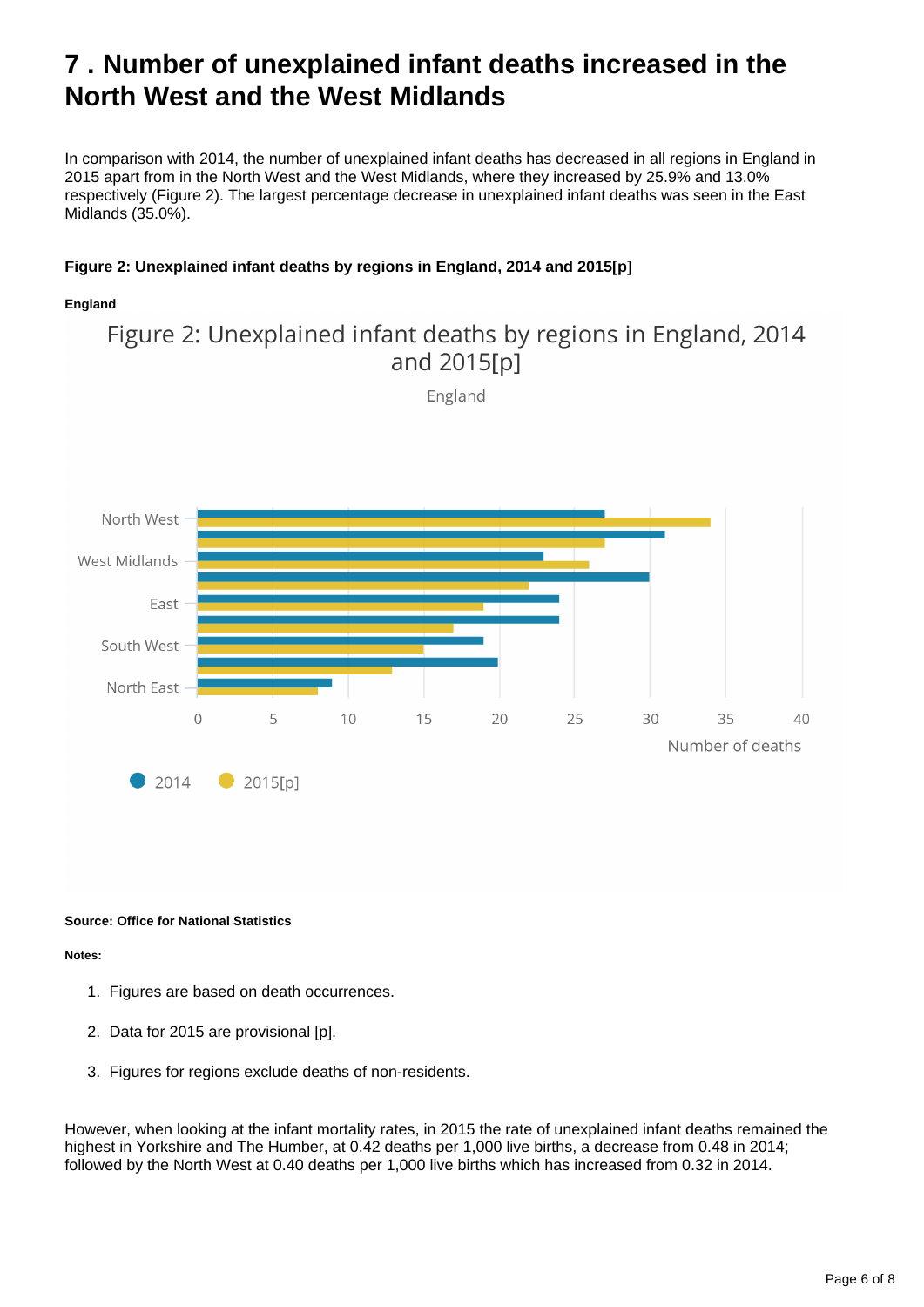# <span id="page-6-0"></span>**8 . Unexplained infant deaths to mothers aged under 25 years decreased**

Unexplained infant deaths to mothers aged under 25 years have continued to decrease in 2015 (Table 2) where the largest reduction from 2014 can be seen in those aged under 20, at 40.6%.

Since 2014, the number of deaths has increased for mothers aged 25 to 39 years and have remained constant for those aged 40 and over. The largest increase can be seen in those aged 30 to 34 years at 16.2%.

When comparing 2015 to 2013, the number of deaths have decreased for all age groups with the exception of mothers aged 25 to 29 years which has increased by 12.3%. Despite the large decreases between 2014 and 2015 seen in mothers aged under 25 years, the greatest decrease from 2013 remains in mothers aged 40 and over, at 60.0% (Table 2).

#### **Table 2: Number of unexplained infant deaths by mother's age, 2013, 2014 and 2015[p]**

|                 | <b>England and Wales</b> |    |    |                                   |                                      |  |
|-----------------|--------------------------|----|----|-----------------------------------|--------------------------------------|--|
| Mother's<br>age | 2013 2014 2015[p]        |    |    | <b>Change 2014 to 2015</b><br>(%) | <b>Change 2013 to 2015</b><br>$(\%)$ |  |
| Under 20        | 38                       | 32 | 19 | $-40.6$                           | $-50.0$                              |  |
| 20 to 24        | 67                       | 64 | 41 | $-35.9$                           | $-38.8$                              |  |
| 25 to 29        | 57                       | 62 | 64 | 3.2                               | 12.3                                 |  |
| 30 to 34        | 56                       | 37 | 43 | 16.2                              | $-23.2$                              |  |
| 35 to 39        | 24                       | 18 | 20 | 11.1                              | $-16.7$                              |  |
| 40 and over     | 10                       | 4  | 4  | 0.0                               | $-60.0$                              |  |

Source: Office for National Statistics

Notes:

1. Figures are based on death occurrences.

2. Data for 2015 are provisional [p].

### <span id="page-6-1"></span>**9 . Links to related statistics**

Earlier reports for unexplained deaths in infancy for 2003 to 2007 were published annually in the autumn edition of [Health Statistics Quarterly.](http://www.ons.gov.uk/ons/rel/hsq/health-statistics-quarterly/no--39--autumn-2008/index.html)

More data on [child mortality in England and Wales](https://www.ons.gov.uk/peoplepopulationandcommunity/birthsdeathsandmarriages/deaths/bulletins/childhoodinfantandperinatalmortalityinenglandandwales/previousReleases) 2015, [birth cohort tables for infant deaths in England and](https://www.ons.gov.uk/peoplepopulationandcommunity/birthsdeathsandmarriages/deaths/datasets/birthcohorttablesforinfantdeaths)  [Wales](https://www.ons.gov.uk/peoplepopulationandcommunity/birthsdeathsandmarriages/deaths/datasets/birthcohorttablesforinfantdeaths) 2014, and [pregnancy and ethnic factors influencing births and infant mortality \(previously called Gestation](http://www.ons.gov.uk/peoplepopulationandcommunity/healthandsocialcare/causesofdeath/bulletins/pregnancyandethnicfactorsinfluencingbirthsandinfantmortality/previousReleases)[specific infant mortality\)](http://www.ons.gov.uk/peoplepopulationandcommunity/healthandsocialcare/causesofdeath/bulletins/pregnancyandethnicfactorsinfluencingbirthsandinfantmortality/previousReleases) 2014 are available.

Infant mortality statistics for Scotland and Northern Ireland are the responsibility of [National Records of Scotland](https://www.nrscotland.gov.uk/statistics-and-data/statistics/statistics-by-theme/vital-events/deaths) (NRS) and the [Northern Ireland Statistics and Research Agency](https://www.nisra.gov.uk/statistics/deaths/stillbirths-infant-deaths) (NISRA) respectively.

### <span id="page-6-2"></span>**10 . Quality and methodology**